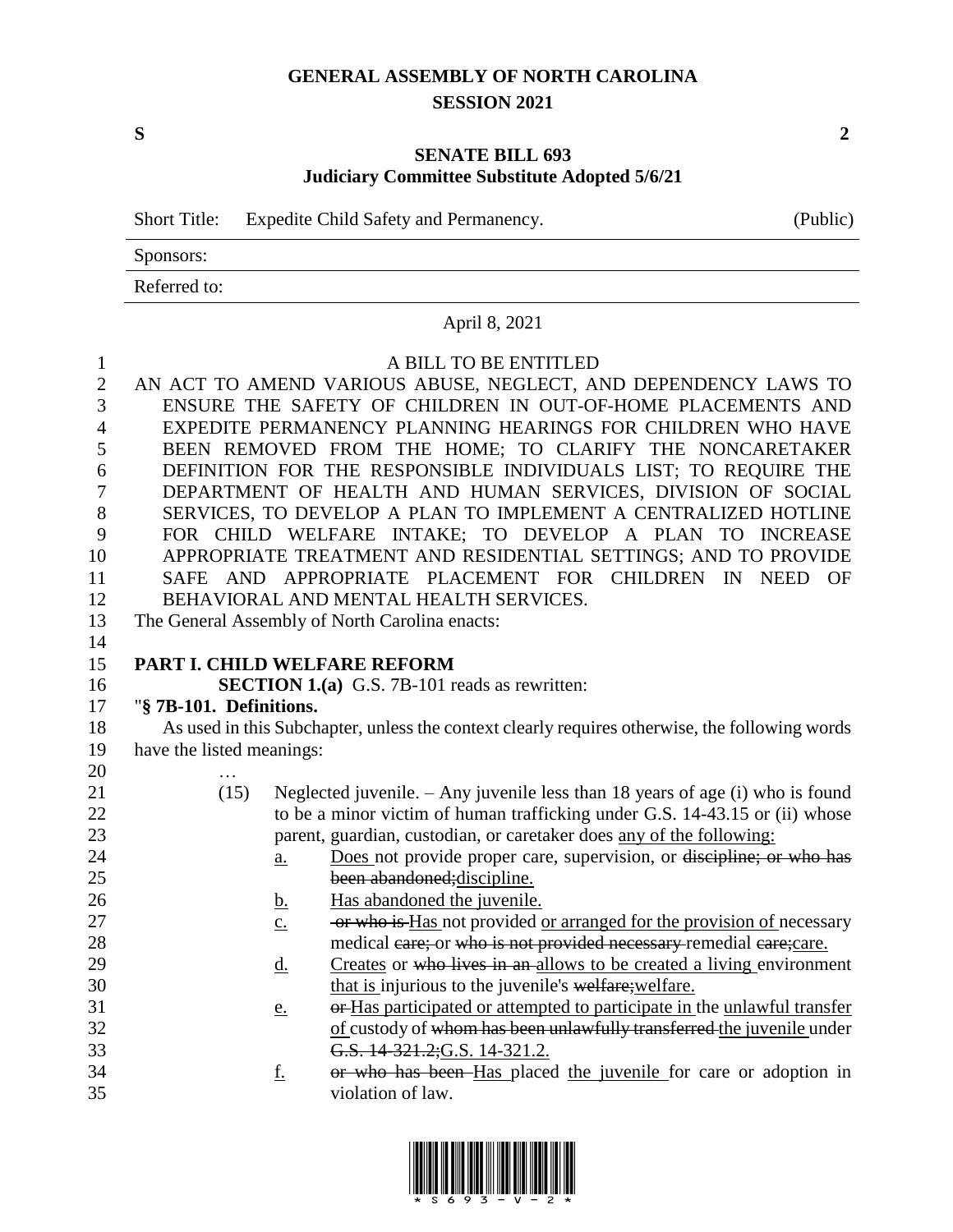|             | <b>General Assembly Of North Carolina</b> |                                                                                                                                                                                                                                                                                                                                  | <b>Session 2021</b> |
|-------------|-------------------------------------------|----------------------------------------------------------------------------------------------------------------------------------------------------------------------------------------------------------------------------------------------------------------------------------------------------------------------------------|---------------------|
|             |                                           | In determining whether a juvenile is a neglected juvenile, it is relevant whether<br>that juvenile lives in a home where another juvenile has died as a result of<br>suspected abuse or neglect or lives in a home where another juvenile has been<br>subjected to abuse or neglect by an adult who regularly lives in the home. |                     |
| (18a)       | uncle.                                    | <u>Relative. – An individual directly related to the juvenile by blood, marriage,</u><br>or adoption, including, but not limited to, a grandparent, sibling, aunt, or                                                                                                                                                            |                     |
|             | juvenile.                                 | $\frac{(18a)(18b)}{2}$ Responsible individual. - A parent, guardian, custodian, caretaker, or<br>individual responsible for subjecting a juvenile to human trafficking under<br>G.S. 14-43.11, 14-43.12, or 14-43.13, who abuses or seriously neglects a                                                                         |                     |
| . "         |                                           | $(18b)(18c)$ Return home or reunification. – Placement of the juvenile in the home of<br>either parent or placement of the juvenile in the home of a guardian or<br>custodian from whose home the child was removed by court order.                                                                                              |                     |
|             |                                           | <b>SECTION 1.(b)</b> G.S. 7B-1001(a)(5) reads as rewritten:                                                                                                                                                                                                                                                                      |                     |
| "(5)        |                                           | An order under G.S. 7B-906.2(b) eliminating reunification, as defined by<br>G.S. 7B-101(18b), G.S. 7B-101(18c), as a permanent plan by either of the                                                                                                                                                                             |                     |
|             | following:                                |                                                                                                                                                                                                                                                                                                                                  |                     |
|             | a.<br>1.                                  | A parent who is a party and:                                                                                                                                                                                                                                                                                                     |                     |
|             |                                           | Has preserved the right to appeal the order in writing within 30<br>days after entry and service of the order.                                                                                                                                                                                                                   |                     |
|             | 2.                                        | A termination of parental rights petition or motion has not been                                                                                                                                                                                                                                                                 |                     |
|             |                                           | filed within 65 days of entry and service of the order.                                                                                                                                                                                                                                                                          |                     |
|             | 3.                                        | A notice of appeal of the order eliminating reunification is filed                                                                                                                                                                                                                                                               |                     |
|             |                                           | within 30 days after the expiration of the 65 days.                                                                                                                                                                                                                                                                              |                     |
|             | b.                                        | A party who is a guardian or custodian with whom reunification is not                                                                                                                                                                                                                                                            |                     |
|             |                                           | a permanent plan."                                                                                                                                                                                                                                                                                                               |                     |
|             |                                           | <b>SECTION 1.(c)</b> G.S. 7B-302 reads as rewritten:                                                                                                                                                                                                                                                                             |                     |
|             |                                           | "§ 7B-302. Assessment by director; military affiliation; access to confidential information;                                                                                                                                                                                                                                     |                     |
|             |                                           | notification of person making the report.                                                                                                                                                                                                                                                                                        |                     |
|             |                                           |                                                                                                                                                                                                                                                                                                                                  |                     |
| (a3)        |                                           | Except where prohibited by federal law and notwithstanding other applicable State                                                                                                                                                                                                                                                |                     |
|             |                                           | law, any of the following may request access to confidential information and records maintained                                                                                                                                                                                                                                  |                     |
|             |                                           | pursuant to this Article by the Department or a county department of social services:                                                                                                                                                                                                                                            |                     |
| (1)         |                                           | An individual member of the North Carolina General Assembly.                                                                                                                                                                                                                                                                     |                     |
| (2)         |                                           | A joint legislative oversight committee of the North Carolina General                                                                                                                                                                                                                                                            |                     |
|             | Assembly.                                 | A request made pursuant to this subsection shall be made to the Department or to the director                                                                                                                                                                                                                                    |                     |
|             |                                           | of a county department of social services. The request shall be limited to purposes necessary for                                                                                                                                                                                                                                |                     |
|             |                                           | oversight of programs related to child protective services. Upon receiving a request pursuant to                                                                                                                                                                                                                                 |                     |
|             |                                           | this subsection, the Department shall coordinate with the county department of social services to                                                                                                                                                                                                                                |                     |
|             |                                           | obtain all necessary information or records responsive to the request. A county department of                                                                                                                                                                                                                                    |                     |
|             |                                           | social services shall provide the Department with all information and records, or copies of                                                                                                                                                                                                                                      |                     |
|             |                                           | records, as requested. The Department shall share the confidential information and make the                                                                                                                                                                                                                                      |                     |
|             |                                           | records concerning the child protective services case available to the requesting member or                                                                                                                                                                                                                                      |                     |
|             |                                           | committee for review. If the request is made to the director of a county department of social                                                                                                                                                                                                                                    |                     |
|             |                                           | services, the Department shall assist the director of the county department of social services in                                                                                                                                                                                                                                |                     |
|             |                                           | fulfilling the request and providing all necessary information or records in accordance with this                                                                                                                                                                                                                                |                     |
| subsection. |                                           |                                                                                                                                                                                                                                                                                                                                  |                     |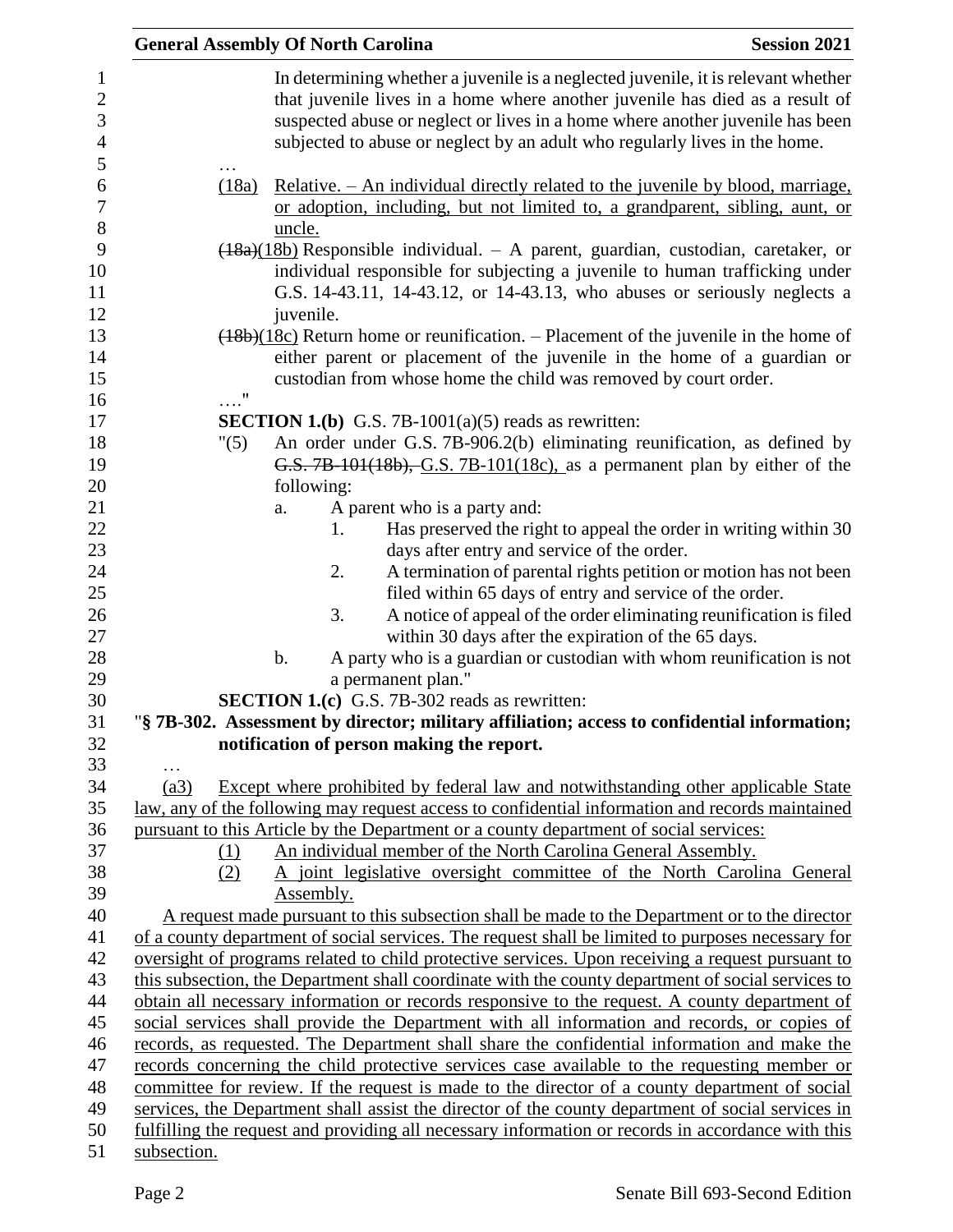|                          | <b>General Assembly Of North Carolina</b>                                                                                   | <b>Session 2021</b> |
|--------------------------|-----------------------------------------------------------------------------------------------------------------------------|---------------------|
| $\mathbf{1}$             | The confidential information or records shared pursuant to this subsection shall be the                                     |                     |
| $\sqrt{2}$               | minimum necessary to satisfy the request. A member of the North Carolina General Assembly                                   |                     |
| 3                        | or joint legislative oversight committee shall not retain or receive copies of any part of the                              |                     |
| $\overline{\mathcal{A}}$ | information and records or take photographs or create electronic images of any information and                              |                     |
| 5                        | records reviewed pursuant to a request under this subsection. All information and records shared                            |                     |
| 6                        | pursuant to this subsection shall be withheld from public inspection and maintained in a                                    |                     |
| $\boldsymbol{7}$         | confidential manner. The following information shall remain confidential and shall not be shared                            |                     |
| $8\,$                    | or disclosed in response to a request for information and records made pursuant to this subsection:                         |                     |
| 9                        | The identity of a reporter.<br>(1)                                                                                          |                     |
| 10                       | Juvenile court records as set forth in Article 29 of Subchapter III of this<br>(2)                                          |                     |
| 11                       | Chapter.                                                                                                                    |                     |
| 12                       | Any violation of subsection (a3) of this section shall be punishable as a Class 1<br>(a4)                                   |                     |
| 13                       | misdemeanor.                                                                                                                |                     |
| 14                       | $\ldots \overset{\text{\normalsize{\hspace{1pt}\text{\normalsize{\hspace{1pt}\text{\scriptsize{\hspace{1pt}}}}}}}}{\cdots}$ |                     |
| 15                       | <b>SECTION 1.(d)</b> G.S. 7B-505(b) reads as rewritten:                                                                     |                     |
| 16                       | The court shall order the department of social services to make diligent efforts to<br>" $(b)$                              |                     |
| 17                       | notify relatives and other persons with legal custody of a sibling of the juvenile that the juvenile                        |                     |
| 18                       | is in nonsecure custody and of any hearings scheduled to occur pursuant to G.S. 7B-506, unless                              |                     |
| 19                       | the court finds the notification would be contrary to the best interests of the juvenile. The                               |                     |
| 20                       | department of social services shall use due diligence to identify and notify adult relatives and                            |                     |
| 21                       | other persons with legal custody of a sibling of the juvenile within 30 days after the initial order                        |                     |
| 22                       | removing custody. The department shall file with the court information regarding attempts made                              |                     |
| 23                       | to identify and notify adult relatives of the juvenile and persons with legal custody of a sibling                          |                     |
| 24                       | of the juvenile. In placing a juvenile in nonsecure custody under this section, the court shall first                       |                     |
| 25                       | consider whether a relative of the juvenile is willing and able to provide proper care and                                  |                     |
| 26                       | supervision of the juvenile in a safe home. If the court finds that the relative is willing and able                        |                     |
| 27                       | to provide proper care and supervision in a safe home, then the court shall order placement of the                          |                     |
| 28                       | juvenile with the relative unless the court finds that placement with the relative would be contrary                        |                     |
| 29<br>30                 | to the best interests of the juvenile."<br><b>SECTION 1.(e)</b> G.S. 7B-903 is amended by adding a new subsection to read:  |                     |
| 31                       | If the court does not place the juvenile with a relative, the court may consider whether<br>$"({\rm a}4)$                   |                     |
| 32                       | nonrelative kin or other persons with legal custody of a sibling of the juvenile are willing and                            |                     |
| 33                       | able to provide proper care and supervision of the juvenile in a safe home. The court may order                             |                     |
| 34                       | the department to notify the juvenile's State-recognized tribe of the need for nonsecure custody                            |                     |
| 35                       | for the purpose of locating relatives or nonrelative kin for placement. The court may order                                 |                     |
| 36                       | placement of the juvenile with nonrelative kin if the court finds the placement is in the juvenile's                        |                     |
| 37                       | best interests."                                                                                                            |                     |
| 38                       | <b>SECTION 1.(f)</b> G.S. 7B-903.1(c) reads as rewritten:                                                                   |                     |
| 39                       | If a juvenile is removed from the home and placed in the custody or placement<br>" $(c)$                                    |                     |
| 40                       | responsibility of a county department of social services, the director shall not allow unsupervised                         |                     |
| 41                       | visitation with or return physical custody of the juvenile to the parent, guardian, custodian, or                           |                     |
| 42                       | caretaker without a hearing at which the court finds that the juvenile will receive proper care and                         |                     |
| 43                       | supervision in a safe home. Before a county department of social services may recommend                                     |                     |
| 44                       | unsupervised visits or return of physical custody of the juvenile-juvenile, whichever occurs first,                         |                     |
| 45                       | to the parent, guardian, custodian, or caretaker from whom the juvenile was removed, a county                               |                     |
| 46                       | department of social services shall first observe that parent, guardian, custodian, or caretaker with                       |                     |
| 47                       | the juvenile for at least two visits that support a recommendation to return physical custody. the                          |                     |
| 48                       | recommendation. Each observation visit shall consist of an observation of not less than one hour                            |                     |
| 49                       | with the juvenile, and each observation visit shall be conducted at least seven days apart. apart,                          |                     |
| 50                       | and shall occur within 30 days of the hearing at which the department of social services makes                              |                     |
| 51                       | the recommendation. A department of social services shall provide documentation of any                                      |                     |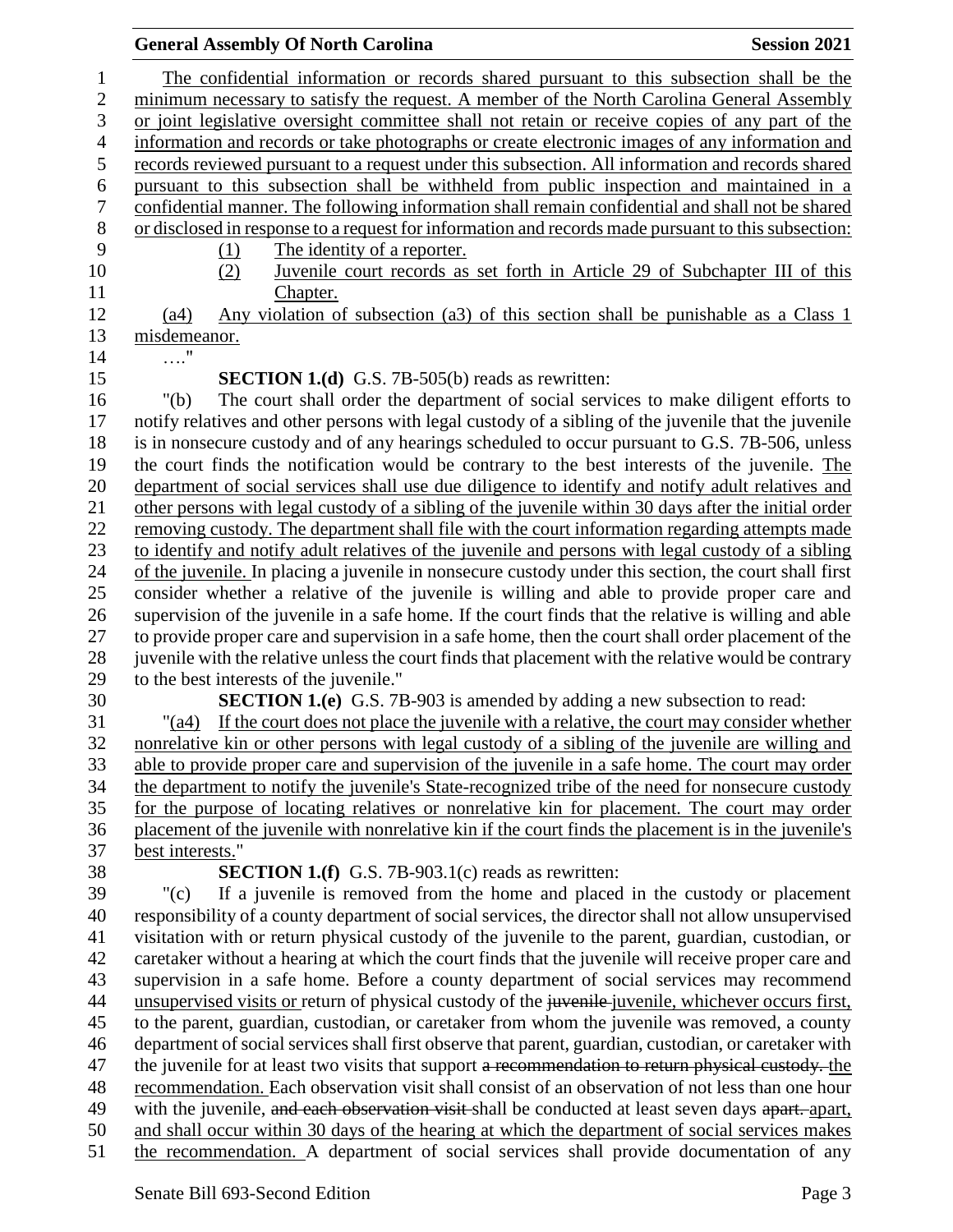### **General Assembly Of North Carolina Session 2021**

 observation visits that it conducts to the court for its consideration as to whether unsupervised 2 visits or physical custody should be returned granted to the parent, guardian, custodian, or caretaker from whom the juvenile was removed." **SECTION 1.(g)** G.S. 7B-905.1 is amended by adding a new subsection to read: "(b1) When visitation, whether supervised or unsupervised, is ordered between a juvenile who is placed in or continued in the custody or placement responsibility of a county department of social services and a parent, a parent's positive result from a drug screen alone is insufficient to deny the parent court-ordered visitation with the juvenile. For parents with unsupervised visitation that have a positive result from a drug screen, the department of social services shall expeditiously file a motion for review and request that a hearing be scheduled within 30 days for the court to review the visitation plan to ensure the safety of the child. While the motion is pending, the director may temporarily impose supervision requirements to all or part of the visitation plan. The director shall promptly communicate the limited and temporary change in the visitation plan to the affected party. Nothing in this subsection prevents a visit from being cancelled if, at the time that visitation between the parent and the juvenile occurs, a parent is under the influence of drugs or alcohol and exhibits behavior that may create an unsafe environment for a child, or the parent appears to be actively impaired." **SECTION 1.(h)** G.S. 7B-906.1 reads as rewritten: "**§ 7B-906.1. Review and permanency planning hearings.** (a) The court shall conduct a review or permanency planning hearing within 90 days from the date of the initial dispositional hearing held pursuant to G.S. 7B-901. Review or permanency 22 planning hearings shall be held at least every six months thereafter. Within 12 months of the date 23 of the initial order removing custody, there shall be a review If custody has not been removed 24 from a parent, guardian, caretaker, or custodian, the hearing shall be designated as a permanency 25 planning review hearing. Review hearings after the initial permanency planning If custody has been removed from a parent, guardian, or custodian, the hearing shall be designated as 27 permanency planning hearings. Permanency planning hearings shall be held at least every six months thereafter or earlier as set by the court to review the progress made in finalizing the permanent plan for the juvenile, or if necessary, to make a new permanent plan for the 30 <del>juvenile</del>.hearing. … (c) At each hearing, the court shall consider information from the parents, the juvenile, the guardian, any person providing care for the juvenile, the custodian or agency with custody, the guardian ad litem, and any other person or agency that will aid in the court's review. The court shall provide any person providing care for the juvenile the opportunity to address the court regarding the juvenile's well-being. The court may consider any evidence, including hearsay evidence as defined in G.S. 8C-1, Rule 801, or testimony or evidence from any person that is not a party, that the court finds to be relevant, reliable, and necessary to determine the needs of the juvenile and the most appropriate disposition. (d) At each hearing, the court shall consider the following criteria and make written findings regarding those that are relevant: (1) Services which have been offered to prevent the removal or reunite the juvenile with either parent whether or not the juvenile resided with the parent at the time of removal or the guardian or custodian from whom the child was removed. (1a) Reports on the juvenile's continuation in the home of the parent, guardian, or custodian; the appropriateness of the juvenile's continuation in that home; and the goals of the family services plan. If the juvenile is removed from the custody of a parent, guardian, or custodian at a review hearing, the court shall schedule a permanency planning hearing within 30 days of the review hearing.

…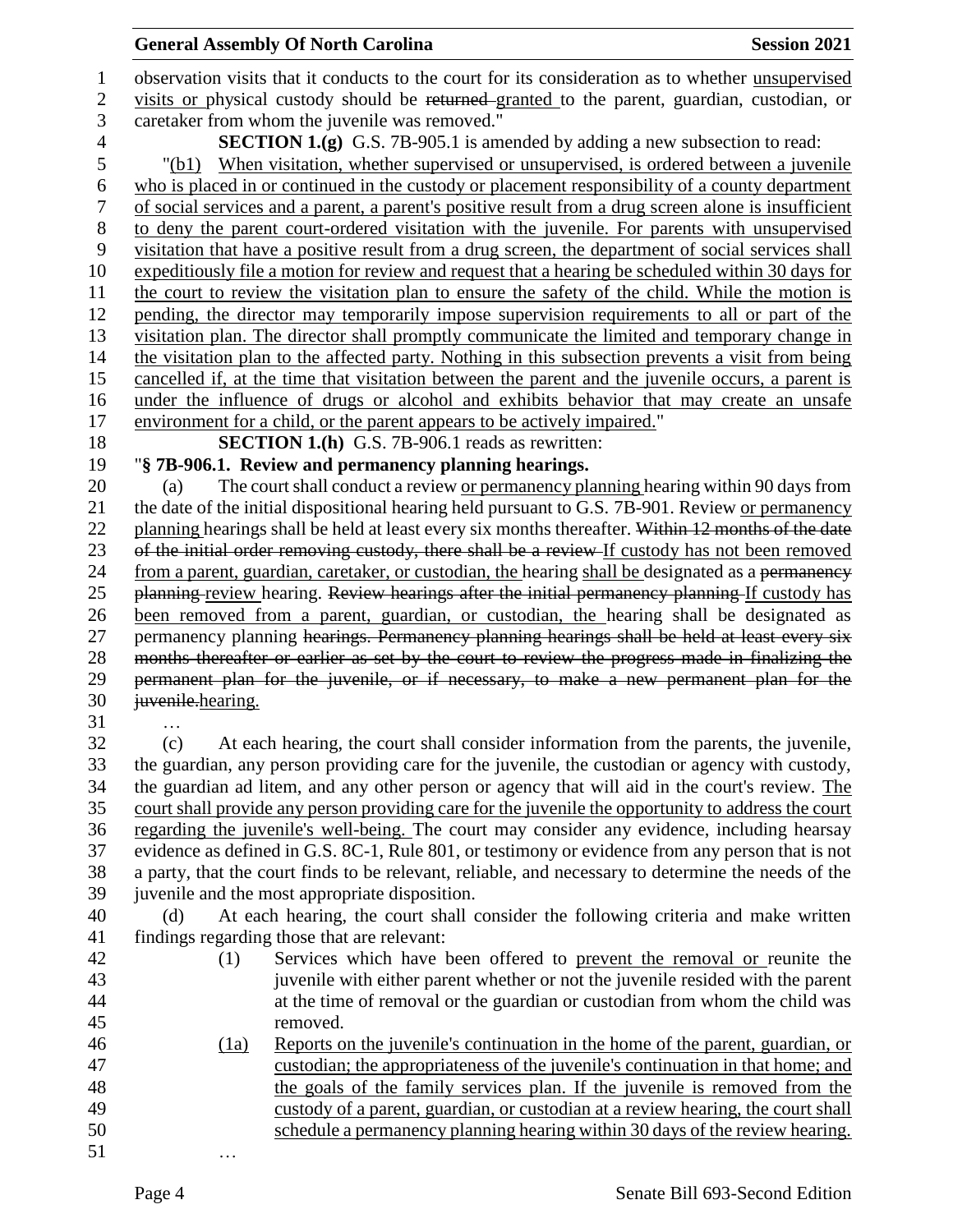|                               |                             | <b>General Assembly Of North Carolina</b>                                                           | <b>Session 2021</b> |
|-------------------------------|-----------------------------|-----------------------------------------------------------------------------------------------------|---------------------|
| $\mathbf 1$<br>$\overline{2}$ | (6)                         | When and if termination of parental rights should be considered.                                    |                     |
| 3                             | (d1)                        | At any review hearing, an order that removes the juvenile from a parent, guardian, or               |                     |
| $\overline{4}$                |                             | custodian shall only be made when the court makes a written finding of any of the following:        |                     |
| 5                             | (1)                         | At least one factor set forth in G.S. 7B-503(a)(1) through (4), and the juvenile                    |                     |
| 6                             |                             | has experienced or is at substantial risk of experiencing physical or emotional                     |                     |
| $\tau$                        |                             | harm as a result.                                                                                   |                     |
| 8                             | (2)                         | Since the completion of the initial disposition hearing in accordance with                          |                     |
| 9                             |                             | G.S. 7B-901, at least one factor specified in G.S. 7B-901(c) has occurred and                       |                     |
| 10                            |                             | the juvenile has experienced or is at substantial risk of experiencing physical                     |                     |
| 11                            |                             | or emotional harm as a result.                                                                      |                     |
| 12                            | (3)                         | The parent, guardian, custodian, or caretaker consents to the order of removal.                     |                     |
| 13                            | (d2)                        | Review hearings have the purpose of reviewing the progress of the parent, guardian,                 |                     |
| 14                            |                             | or custodian with their court-ordered services. The parent, guardian, or custodian shall complete   |                     |
| 15                            |                             | court-ordered services within 12 months from the date of the filing of the petition, demonstrate    |                     |
| 16                            |                             | that the circumstances precipitating the Department's involvement with the family have been         |                     |
| 17                            |                             | resolved to the satisfaction of the court, and provide a safe home for the juvenile. Absent         |                     |
| 18                            |                             | extraordinary circumstances, when the parent, guardian, or custodian has successfully completed     |                     |
| 19                            |                             | the court-ordered services and the juvenile is residing in a safe home, the court shall terminate   |                     |
| 20                            |                             | its jurisdiction in accordance with this subsection or G.S. 7B-911.                                 |                     |
| 21                            | (e)                         | At any permanency planning hearing where the juvenile is not placed with a parent,                  |                     |
| 22                            |                             | the court shall additionally consider the following criteria and make written findings regarding    |                     |
| 23                            | those that are relevant:    |                                                                                                     |                     |
| 24                            |                             |                                                                                                     |                     |
| 25                            | (3)                         | Where the juvenile's placement with a parent is unlikely within six months,                         |                     |
| 26                            |                             | whether adoption should be pursued and, if so, any barriers to the juvenile's                       |                     |
| 27                            |                             | adoption, adoption, including when and if termination of parental rights should                     |                     |
| 28                            |                             | be considered.                                                                                      |                     |
| 29                            |                             |                                                                                                     |                     |
| 30                            | (k)                         | If at any time a juvenile has been removed from a parent and legal custody is placed                |                     |
| 31                            |                             | with a awarded to either parent or findings are made in accordance with subsection (n) of this      |                     |
| 32                            |                             | section, the court shall be relieved of the duty to conduct periodic judicial reviews of the        |                     |
| 33                            |                             | placement. The court shall not waive or refuse to conduct a permanency planning hearing if a        |                     |
| 34                            |                             | party files a motion seeking the hearing.                                                           |                     |
| 35                            | (k1)                        | The court shall not waive or refuse to conduct a review hearing if a party files a motion           |                     |
| 36                            | seeking the review hearing. |                                                                                                     |                     |
| 37                            | .                           |                                                                                                     |                     |
| 38                            | (n)                         | Notwithstanding other provisions of this Article, the court may waive the holding of                |                     |
| 39                            |                             | hearings required by this section, may require written reports to the court by the agency or person |                     |
| 40                            |                             | holding custody in lieu of review permanency planning hearings, or order that review                |                     |
| 41                            |                             | permanency planning hearings be held less often than every six months if the court finds by clear,  |                     |
| 42                            |                             | cogent, and convincing evidence each of the following:                                              |                     |
| 43                            |                             |                                                                                                     |                     |
| 44                            | (3)                         | Neither the juvenile's best interests nor the rights of any party require that                      |                     |
| 45                            |                             | review permanency planning hearings be held every six months.                                       |                     |
| 46                            |                             |                                                                                                     |                     |
| 47                            |                             | The court may not waive or refuse to conduct a review-hearing if a party files a motion             |                     |
| 48                            |                             | seeking the review. hearing. However, if a guardian of the person has been appointed for the        |                     |
| 49                            |                             | juvenile and the court has also made findings in accordance with subsection (n) of this section     |                     |
| 50                            |                             | that guardianship is the permanent plan for the juvenile, the court shall proceed in accordance     |                     |
| 51                            | with G.S. 7B-600(b).        |                                                                                                     |                     |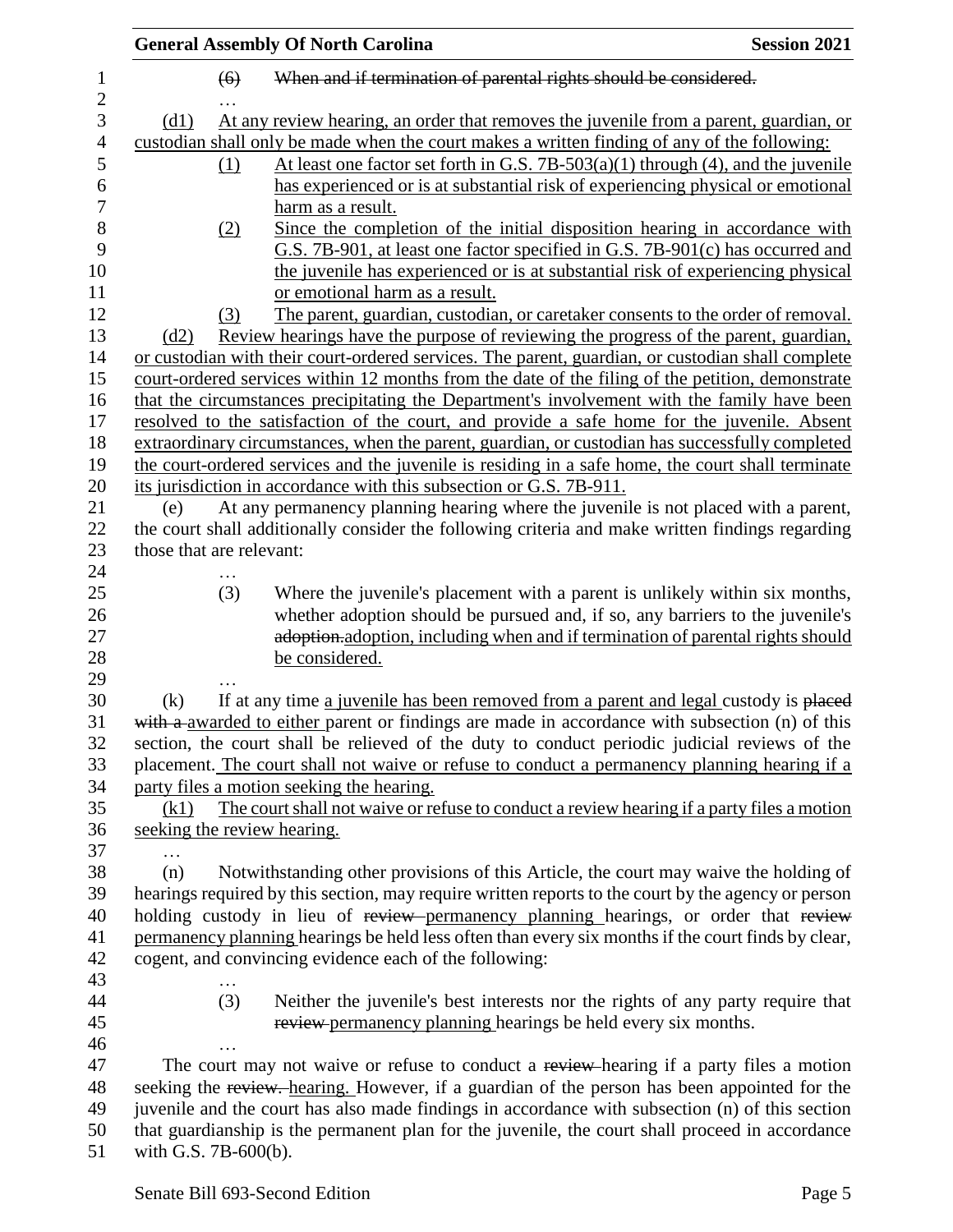|                        |            | <b>General Assembly Of North Carolina</b>                                                                                                                                                            | <b>Session 2021</b> |
|------------------------|------------|------------------------------------------------------------------------------------------------------------------------------------------------------------------------------------------------------|---------------------|
| $\ldots$ "             |            |                                                                                                                                                                                                      |                     |
|                        |            | <b>SECTION 1.(i)</b> G.S. 131D-10.6A(a) reads as rewritten:                                                                                                                                          |                     |
| " $(a)$                |            | The Division of Social Services, Department of Health and Human Services, shall                                                                                                                      |                     |
|                        |            | require a minimum of 30 hours of preservice training for foster care parents either prior to                                                                                                         |                     |
|                        |            | licensure or within six months from the date a provisional license is issued pursuant to                                                                                                             |                     |
|                        |            | G.S.131D-10.3, and a mandated minimum of 10 hours of continuing education for all foster care                                                                                                        |                     |
|                        |            | parents annually after the year in which a license is obtained. As part of licensure, the training                                                                                                   |                     |
|                        |            | shall include a module that is created and made available by the Department that explains, at a                                                                                                      |                     |
|                        |            | minimum, the roles and obligations of a foster parent in judicial proceedings conducted under                                                                                                        |                     |
|                        |            | Subchapter I of Chapter 7B of the General Statutes."                                                                                                                                                 |                     |
|                        |            | <b>SECTION 1.(j)</b> G.S. 7B-905(b) is repealed.                                                                                                                                                     |                     |
|                        |            | <b>SECTION 1.(k)</b> G.S. 7B-906.2(b) reads as rewritten:                                                                                                                                            |                     |
| " $(b)$                |            | At any permanency planning hearing, the court shall adopt concurrent permanent                                                                                                                       |                     |
|                        |            |                                                                                                                                                                                                      |                     |
|                        |            | plans and shall identify the primary plan and secondary plan. Reunification shall be a primary or<br>secondary plan unless the court made written findings under G.S. 7B-901(c) or                   |                     |
|                        |            |                                                                                                                                                                                                      |                     |
|                        |            | G.S. $7B-906.1(d)(3)$ , the permanent plan is or has been achieved in accordance with subsection                                                                                                     |                     |
|                        |            | (a1) of this section, or the court makes written findings that reunification efforts clearly would                                                                                                   |                     |
|                        |            | be unsuccessful or would be inconsistent with the juvenile's health or safety. The finding that<br>reunification efforts clearly would be unsuccessful or inconsistent with the juvenile's health or |                     |
|                        |            |                                                                                                                                                                                                      |                     |
|                        |            | safety may be made at any permanency planning hearing. Unless permanence has been achieved,                                                                                                          |                     |
|                        |            | the court shall order the county department of social services to make efforts toward finalizing                                                                                                     |                     |
|                        |            | the primary and secondary permanent plans and may specify efforts that are reasonable to timely                                                                                                      |                     |
|                        |            | achieve permanence for the juvenile."                                                                                                                                                                |                     |
|                        |            | <b>SECTION 1.(<i>l</i></b> ) G.S. 7B-1103(a) reads as rewritten:                                                                                                                                     |                     |
| " $(a)$                |            | A petition or motion to terminate the parental rights of either or both parents to his,                                                                                                              |                     |
|                        |            | her, or their minor juvenile may only be filed by one or more of the following:                                                                                                                      |                     |
|                        |            |                                                                                                                                                                                                      |                     |
|                        | (5)        | Any person with whom the juvenile has resided for a continuous period of two                                                                                                                         |                     |
|                        |            | years 18 months or more next preceding the filing of the petition or motion.                                                                                                                         |                     |
|                        | $\ldots$ " |                                                                                                                                                                                                      |                     |
|                        |            | <b>SECTION 1.(m)</b> This section becomes effective October 1, 2021, and applies to                                                                                                                  |                     |
|                        |            | actions filed or pending on or after that date.                                                                                                                                                      |                     |
|                        |            |                                                                                                                                                                                                      |                     |
|                        |            | PART II. HUMAN TRAFFICKING NOTICE TO NONCARETAKER CLARIFICATION                                                                                                                                      |                     |
|                        |            | <b>SECTION 2.(a)</b> G.S. 7B-320 reads as rewritten:                                                                                                                                                 |                     |
|                        |            | "§ 7B-320. Notification to individual determined to be a responsible individual.                                                                                                                     |                     |
| (a)                    |            | After the completion of an investigative assessment response that results in a                                                                                                                       |                     |
|                        |            | determination of abuse or serious neglect and the identification of a responsible individual, the                                                                                                    |                     |
|                        |            | director shall personally deliver written notice of the determination to the identified individual in                                                                                                |                     |
| an expeditious manner. |            |                                                                                                                                                                                                      |                     |
| $\left( a1\right)$     |            | If the director determines that the juvenile is the victim of human trafficking by an                                                                                                                |                     |
|                        |            | individual other than the juvenile's parent, guardian, custodian, or caretaker, the director shall                                                                                                   |                     |
|                        |            | cooperate with the local law enforcement agency and district attorney to determine the safest                                                                                                        |                     |
|                        |            | way, if possible, to provide notification to the identified responsible individual. If the director                                                                                                  |                     |
|                        |            | does not provide notification in accordance with this subsection, the director shall document the                                                                                                    |                     |
|                        |            | reason and basis for not providing the notification.                                                                                                                                                 |                     |
|                        |            | The director shall not provide notification to the responsible individual or proceed further                                                                                                         |                     |
|                        |            | under this Article if notification is likely to cause any of the following to occur:                                                                                                                 |                     |
|                        | <u>(1)</u> | Cause mental or physical harm or danger to the juvenile.                                                                                                                                             |                     |
|                        | (2)        | Undermine an ongoing or future criminal investigation.                                                                                                                                               |                     |
|                        | (3)        | Jeopardize the State's ability to prosecute the identified responsible individual.                                                                                                                   |                     |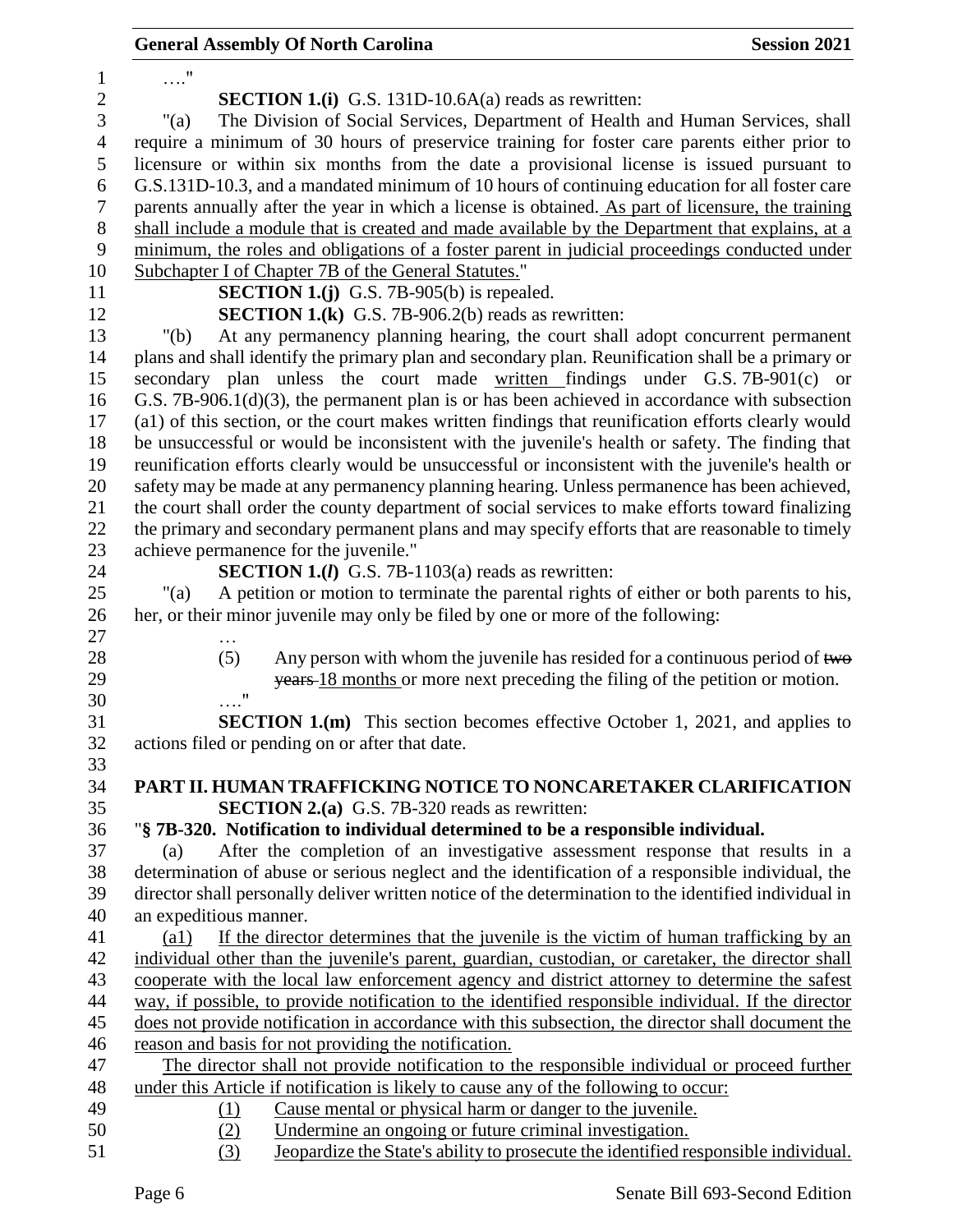|                       | <b>General Assembly Of North Carolina</b>                                                                                                                                                            | <b>Session 2021</b> |
|-----------------------|------------------------------------------------------------------------------------------------------------------------------------------------------------------------------------------------------|---------------------|
| 1                     | $\ldots$ "                                                                                                                                                                                           |                     |
| $\boldsymbol{2}$<br>3 | <b>SECTION 2.(b)</b> This section becomes effective October 1, 2021.                                                                                                                                 |                     |
| $\overline{4}$        | PART III. IMPLEMENTATION OF STATEWIDE CPS HOTLINE                                                                                                                                                    |                     |
| $\mathfrak s$         | <b>SECTION 3.(a)</b> The Department of Health and Human Services shall develop an                                                                                                                    |                     |
| $\boldsymbol{6}$      | operational plan to create and implement a statewide child protective services (CPS) hotline. The                                                                                                    |                     |
| 7                     | Department shall establish a planning and evaluation team consisting of three child welfare staff                                                                                                    |                     |
| $8\phantom{1}$        | representing at least three county departments of social services that will provide input on the                                                                                                     |                     |
| 9                     | plan. The plan shall include, at a minimum, all of the following:                                                                                                                                    |                     |
| 10                    | A fiscal analysis on the creation and implementation of a statewide CPS<br>(1)                                                                                                                       |                     |
| 11                    | hotline.                                                                                                                                                                                             |                     |
| 12                    | Quantify the total upfront, one-time costs to implement the statewide CPS<br>(2)                                                                                                                     |                     |
| 13                    | hotline, including any State or county savings that would be incurred through                                                                                                                        |                     |
| 14                    | the full implementation of and transition to a statewide CPS hotline.                                                                                                                                |                     |
| 15                    | Recommendations on the operational needs for the statewide CPS hotline,<br>(3)                                                                                                                       |                     |
| 16                    | including adequate staffing levels to ensure a responsive and timely system.                                                                                                                         |                     |
| 17                    | Evaluation of whether a county may opt out of the statewide CPS hotline.<br>(4)                                                                                                                      |                     |
| 18                    | Recommendations of defined measures, goals, and service level agreements<br>(5)                                                                                                                      |                     |
| 19                    | to evaluate the performance of the hotline.                                                                                                                                                          |                     |
| 20                    | A time line for implementation of the statewide CPS hotline that is aligned<br>(6)                                                                                                                   |                     |
| 21                    | and coordinated with the Department of Health and Human Services, Division                                                                                                                           |                     |
| 22<br>23              | of Social Services, and local county departments of social services, including<br>the implementation of intake and assessment technology as a precondition to                                        |                     |
| 24                    | the operation of a statewide CPS hotline.                                                                                                                                                            |                     |
| 25                    | An assessment of the feasibility of an integrated statewide CPS hotline for<br>(7)                                                                                                                   |                     |
| 26                    | both child protective services and adult protective services.                                                                                                                                        |                     |
| 27                    | <b>SECTION 3.(b)</b> The Department shall submit the operational plan to the Joint                                                                                                                   |                     |
| 28                    | Legislative Oversight Committee on Health and Human Services no later than September 1,                                                                                                              |                     |
| 29                    | 2022.                                                                                                                                                                                                |                     |
| 30                    |                                                                                                                                                                                                      |                     |
| 31                    | PART IV. DEVELOP A PLAN TO INCREASE APPROPRIATE TREATMENT AND                                                                                                                                        |                     |
| 32                    | <b>RESIDENTIAL SETTINGS</b>                                                                                                                                                                          |                     |
| 33                    | <b>SECTION 4.(a)</b> The Department of Health and Human Services shall develop a plan                                                                                                                |                     |
| 34                    | to increase the supply of appropriate treatment and residential settings for minors in need of                                                                                                       |                     |
| 35                    | behavioral and mental health services. The Department shall work in consultation with                                                                                                                |                     |
| 36                    | representatives from the local management entities/managed care organizations (LME/MCOs),                                                                                                            |                     |
| 37                    | the county departments of social services, the Division of Juvenile Justice, the North Carolina                                                                                                      |                     |
| 38<br>39              | Healthcare Association, and other key stakeholders to resolve the barriers to clinical care and                                                                                                      |                     |
| 40                    | identify a process to quickly place children into appropriate treatment and residential settings.<br>The plan shall address minors that are in the custody of a county department of social services |                     |
| 41                    | and minors who are not, and include, at a minimum, all of the following:                                                                                                                             |                     |
| 42                    | A description of the need and current adequacy of available resources across<br>(1)                                                                                                                  |                     |
| 43                    | North Carolina.                                                                                                                                                                                      |                     |
| 44                    | Specific and measurable action steps for increasing the supply of appropriate<br>(2)                                                                                                                 |                     |
| 45                    | and least restrictive services and settings.                                                                                                                                                         |                     |
| 46                    | A time line for increasing the supply of appropriate and least restrictive<br>(3)                                                                                                                    |                     |
| 47                    | services and settings.                                                                                                                                                                               |                     |
| 48                    | The estimated costs and staffing to fully implement the plan.<br>(4)                                                                                                                                 |                     |
| 49                    | <b>SECTION 4.(b)</b> The Department shall submit the plan to the Joint Legislative                                                                                                                   |                     |
| 50                    | Oversight Committee on Health and Human Services no later than October 1, 2021.                                                                                                                      |                     |
| 51                    | <b>SECTION 4.(c)</b> This section is effective when it becomes law.                                                                                                                                  |                     |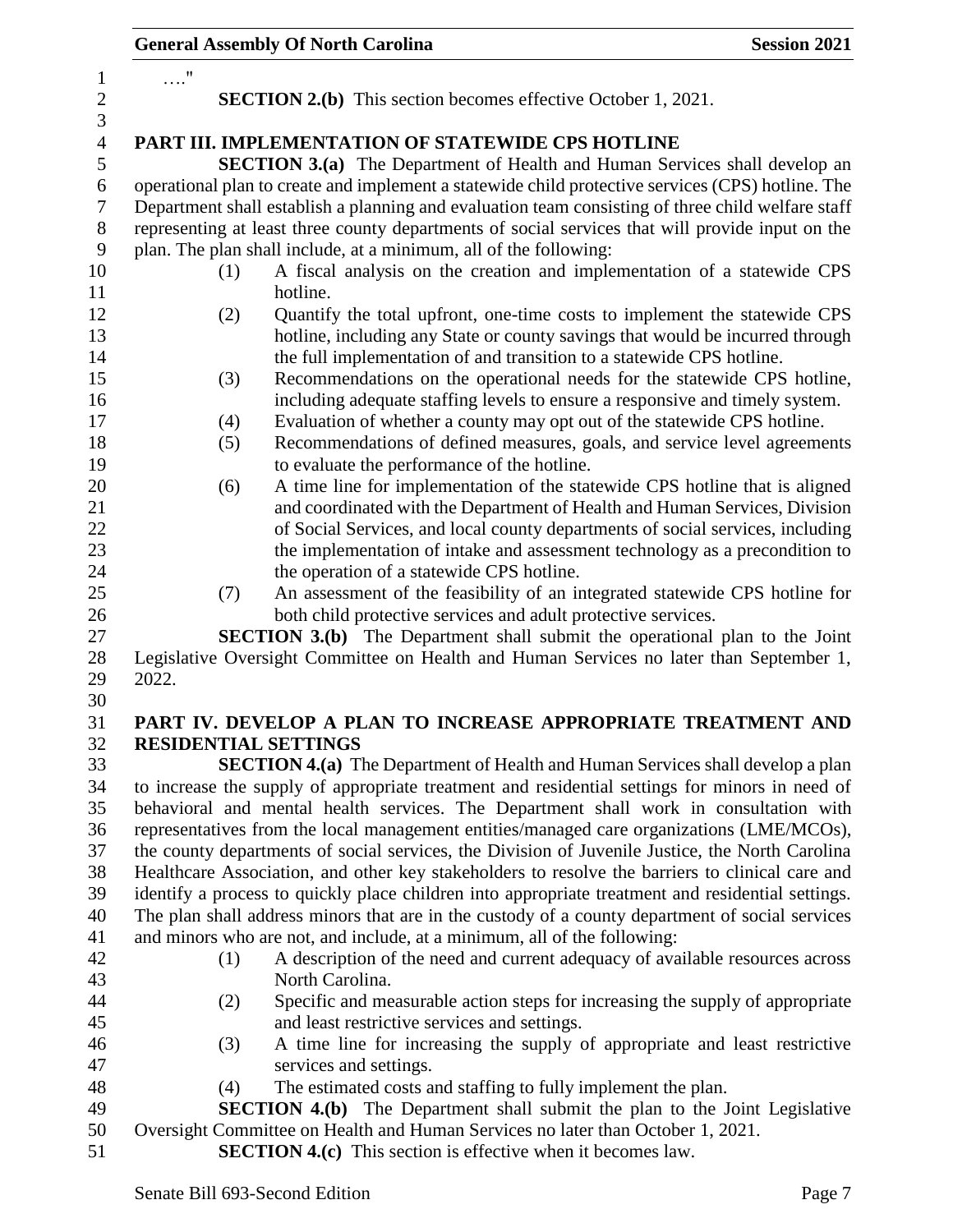| $\mathbf{1}$     |                                                                                                     |
|------------------|-----------------------------------------------------------------------------------------------------|
| $\overline{2}$   | PART V. PROVIDE SAFE AND APPROPRIATE PLACEMENT FOR CHILDREN IN                                      |
| 3                | NEED OF BEHAVIORAL AND MENTAL HEALTH SERVICES                                                       |
| $\overline{4}$   | <b>SECTION 5.(a)</b> Article 9 of Chapter 7B of the General Statutes is amended by                  |
| 5                | adding a new section to read:                                                                       |
| $\boldsymbol{6}$ | "§ 7B-903.2. Presentation at a hospital for mental health treatment.                                |
| $\overline{7}$   | If a juvenile in the custody of a department of social services presents to a hospital<br>(a)       |
| $\,8\,$          | emergency department for mental health treatment, the director of the county department of          |
| 9                | social services (the director) shall contact the appropriate local management entity/managed care   |
| 10               | organization (LME/MCO). If a determination is made that the juvenile should not remain at the       |
| 11               | hospital and no appropriate placement is immediately available, the director of the county          |
| 12               | department of social services should contact the LME/MCO within 24 hours of the admission to        |
| 13               | request an assessment.                                                                              |
| 14               | The LME/MCO must provide the care coordination and quality management required<br>(b)               |
| 15               | by G.S. 122C-115.4(b)(5), and arrange for an assessment by the child's clinical provider, a         |
| 16               | provider with the hospital, or other qualified licensed clinician, within five business days        |
| 17               | following notification from the director.                                                           |
| 18               | Based on the findings and recommendations of the assessment, one of the following<br>(c)            |
| 19               | must occur:                                                                                         |
| 20               | If the comprehensive clinical assessment recommends a traditional foster<br>(1)                     |
| 21               | home or a Level I group home, the director shall identify and provide the                           |
| 22               | placement within five business days.                                                                |
| 23               | If the assessment recommends a level of care which requires prior<br>(2)                            |
| 24               | authorization by the LME/MCO, the LME/MCO shall (i) authorize the level                             |
| 25               | of care and identify appropriate providers within five business days and (ii)                       |
| 26               | assign a care coordinator for the duration that the LME/MCO provides                                |
| 27               | services to the juvenile. The director shall place the juvenile within five                         |
| 28               | business days once an appropriate level of care has been authorized and                             |
| 29               | providers identified.                                                                               |
| 30               | The county department of social services (DSS) is responsible for transporting the juvenile         |
| 31               | placed pursuant to this subsection within five busines days.                                        |
| 32               | The hospital and the LME/MCO shall provide DSS access to the juvenile during the<br>(d)             |
| 33               | juvenile's hospital stay. DSS shall provide ongoing case management, virtually or in person, to     |
| 34               | address the juvenile's educational and social needs during the hospital stay.                       |
| 35               | If, on completion of the assessment, the director or LME/MCO is unable to identify<br>(e)           |
| 36               | an appropriate available placement or provider for the juvenile, or if the recommended level of     |
| 37               | care differs from the authorized level of care, the director shall immediately notify the           |
| 38               | Department of Health and Human Services' Rapid Response Team. Pursuant to 7B-302(a1)(1),            |
| 39               | the director is required to disclose confidential information to a State or local government entity |
| 40               | in order to protect a juvenile from abuse or neglect. All confidential information disclosed to the |
| 41               | Rapid Response Team shall remain confidential and only be redisclosed as authorized by State        |
| 42               | or federal law. This confidential information is not a public record. Notification to the Rapid     |
| 43               | Response Team does not relieve the director, LME/MCO, or any other entity from the                  |
| 44               | responsibility to provide care for the juvenile.                                                    |
| 45               | The Rapid Response Team shall be comprised of representatives from the Division<br>(f)              |
| 46               | of Social Services; the Division of Mental Health, Developmental Disabilities, and Substance        |
| 47               | Abuse Services; and the Division of Health Benefits. On receipt of a notification from a director,  |
| 48               | the Rapid Response Team shall evaluate the information provided and coordinate a response to        |
| 49               | address the immediate needs of the juvenile. The response may include any of the following:         |
| 50               | Identifying an appropriate level of care for the juvenile.<br>(1)                                   |
| 51               | (2)<br>Identifying appropriate providers or other placement for the juvenile.                       |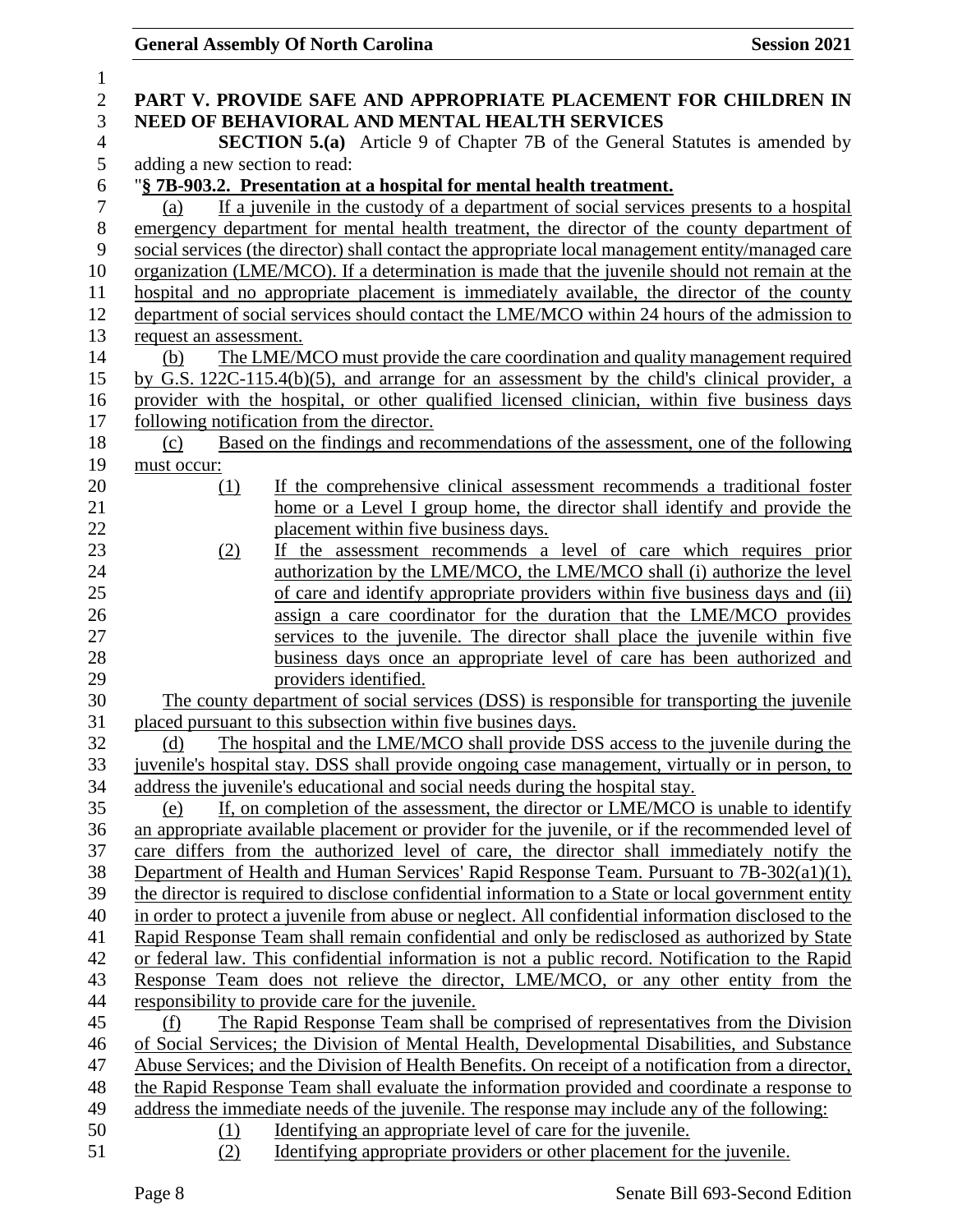|                                |                  | <b>General Assembly Of North Carolina</b>                                                            | <b>Session 2021</b> |
|--------------------------------|------------------|------------------------------------------------------------------------------------------------------|---------------------|
|                                | (3)              | Making a referral to qualified services providers.                                                   |                     |
|                                | $\left(4\right)$ | Developing an action plan to ensure the needs of the juvenile are met.                               |                     |
|                                | (5)              | Developing a plan to ensure that relevant parties carry out any responsibilities                     |                     |
|                                |                  | to the juvenile.                                                                                     |                     |
| $\left( \underline{g} \right)$ |                  | As used in this section, "assessment" means a comprehensive clinical assessment, a                   |                     |
|                                |                  | psychiatric evaluation, or a substantially similar assessment."                                      |                     |
|                                |                  | SECTION 5.(b) Article 9 of Chapter 7B of the General Statutes is amended by                          |                     |
|                                |                  | adding a new section to read:                                                                        |                     |
|                                |                  | "§ 7B-903.3. Emergency motion for placement and payment.                                             |                     |
| (a)                            |                  | A motion may be filed for a hearing by the court if a juvenile in the custody of a                   |                     |
|                                |                  | department of social services is admitted to a hospital emergency department for mental health       |                     |
|                                |                  | treatment if any of the provisions of G.S. 7B-903.2 subsection (a) through subsection (e) are not    |                     |
| met.                           |                  |                                                                                                      |                     |
| (b)                            |                  | Any party to the juvenile case, the Department of Health and Human Services, the                     |                     |
|                                |                  | hospital where the juvenile is currently admitted, or the LME/MCO may make a limited                 |                     |
|                                |                  | appearance for the sole purpose of filing a motion pursuant to this section in the district court in |                     |
|                                |                  | the county with jurisdiction over the juvenile in the abuse, neglect, and dependency matter,         |                     |
|                                |                  | regarding the juvenile's continued stay in an emergency department, or subsequent admission to       |                     |
| a hospital.                    |                  |                                                                                                      |                     |
| (c)                            |                  | The petitioner shall bear the burden at every stage of the proceedings to provide clear              |                     |
|                                |                  | and convincing evidence that the provisions of G.S. 7B-903.2 were not met. The motion shall          |                     |
|                                |                  | specifically describe the provisions of G.S. 7B-903.2 which were allegedly not satisfied.            |                     |
| (d)                            |                  | The motion shall be served on all parties to the juvenile proceeding pursuant to                     |                     |
|                                |                  | G.S. 1A-1, Rule 5. The motion shall also be served upon the hospital where the juvenile is           |                     |
|                                |                  | receiving services, the LME/MCO for the juvenile, and the Department of Health and Human             |                     |
| Services.                      |                  |                                                                                                      |                     |
| (e)                            |                  | The motion shall be heard within five business days of the filing of the motion. The                 |                     |
|                                |                  | court may consider any evidence, including hearsay evidence as defined in G.S. 8C-1, Rule 801,       |                     |
|                                |                  | including testimony or evidence from any person who is not a party, that the court finds to be       |                     |
|                                |                  | relevant, reliable, and necessary to determine the needs of the juvenile and the most appropriate    |                     |
|                                |                  | disposition. The parties have the right to present evidence, and each party may advise the court     |                     |
|                                |                  | concerning the disposition they believe to be in the best interests of the juvenile. The hearing     |                     |
|                                |                  | shall be conducted in accordance with G.S. 7B-801.                                                   |                     |
| (f)                            |                  | At the hearing, the court shall make written findings of fact. The court shall determine             |                     |
|                                |                  | if the movant established that a responsible party failed to satisfy the requirements provided in    |                     |
|                                |                  | subsections (a) through (e) of G.S. 7B-903.2. The court shall also determine whether or not there    |                     |
|                                |                  | was evidence presented that there was no medical reason for the juvenile to remain in the hospital.  |                     |
| (g)                            |                  | The court may order any of the following:                                                            |                     |
|                                | <u>(1)</u>       | The party responsible, to act in accordance with G.S. 7B-903.2.                                      |                     |
|                                | (2)              | The juvenile be placed in accordance with the recommendations of the                                 |                     |
|                                |                  | assessment, if completed.                                                                            |                     |
|                                | (3)              | An assessment for the juvenile be completed within five business days, and                           |                     |
|                                |                  | the juvenile be placed in accordance with the recommendations of that                                |                     |
|                                |                  | assessment.                                                                                          |                     |
|                                | (4)              | Any relief the court finds appropriate.                                                              |                     |
| (h)                            |                  | The order shall be reduced to writing, signed, and entered no later than 48 hours                    |                     |
|                                |                  | following the completion of the hearing. The clerk of court for juvenile matters shall schedule a    |                     |
|                                |                  | subsequent hearing for review within 30 calendar days of the order.                                  |                     |
| (i)                            |                  | If at any time after the motion is filed, the juvenile is no longer staying at the hospital,         |                     |
|                                |                  | the motion shall be dismissed and any related hearing shall be removed from the calendar.            |                     |